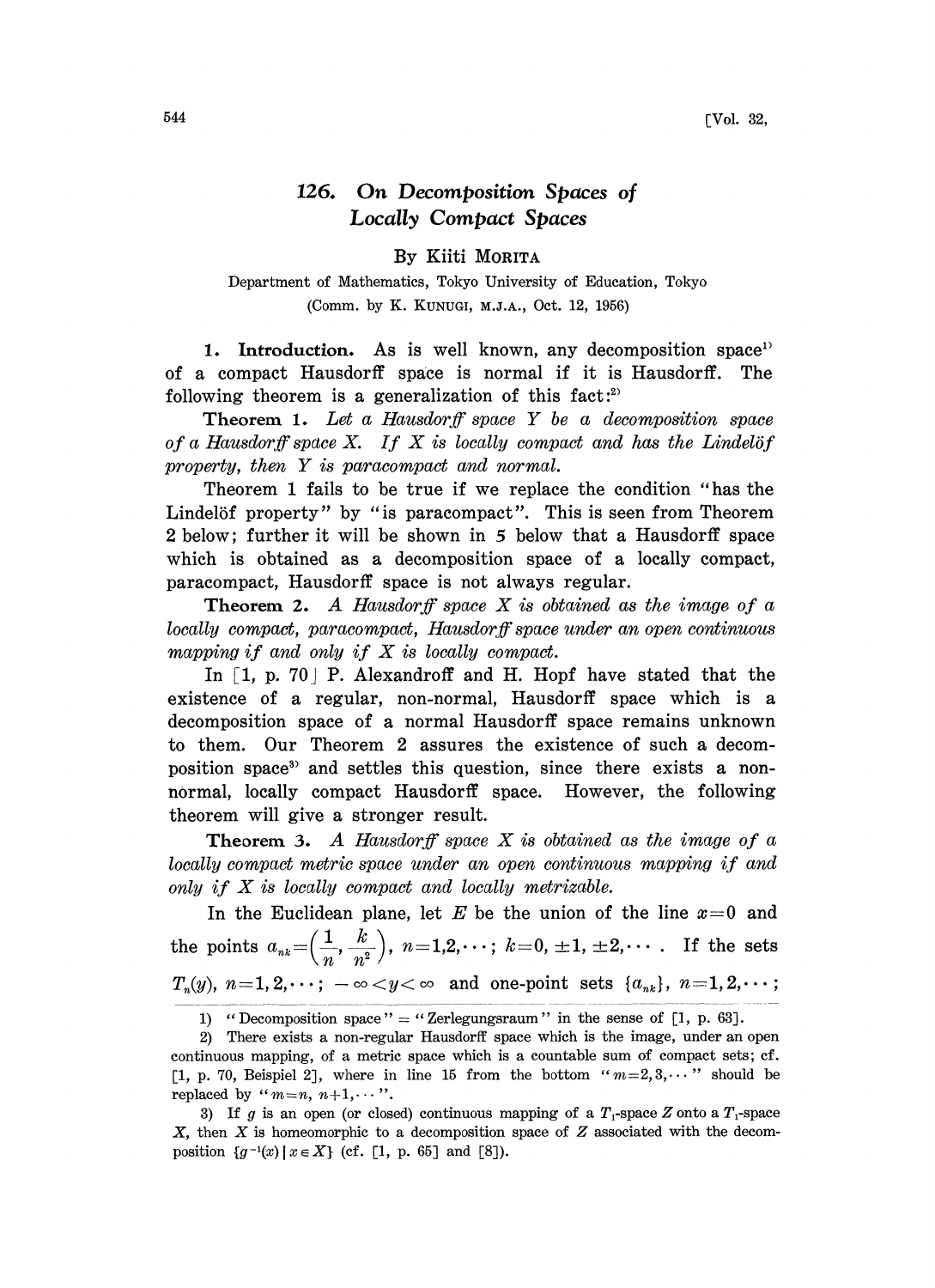$k=0, \pm 1, \pm 2, \cdots$  are chosen as a basis of open sets where  $T_n(y) = \Big\{(u,v) \ | \ u \leqq \frac{1}{n}, \ | \ v-y \ | \leqq u \Big\} \frown E$ , then we have a space  $E$  described in  $[2, p. 116, ex. 4]$  and  $[3]$ . E is a non-normal, locally compact, locally metrizable, Hausdorff space. Hence it is seen from Theorem 3 that there exists a non-normal, locally compact, Hausdorff space which is the image of a locally compact metric space under an open continuous mapping.

As is well known, the space of all ordinals less than the first uncountable ordinal  $\omega_1$  with the order topology is a non-paracompact, completely normal, locally compact, locally metrizable, Hausdorff space. Therefore we see by Theorem 3 that there exists a nonparacompact, locally compact, normal Hausdorff space which is obtained as the image of a locally compact metric space under an open continuous mapping.

On the other hand, a paracompact Hausdorff space which is obtained as the image of a locally compact metric space under an open continuous mapping is necessarily metrizable.<sup>4)</sup>

2. The classes  $\mathfrak{S}$  and  $\mathfrak{S}'$ . A Hausdorff space X will be said to belong to the class  $\mathfrak{S}$  (resp.  $\mathfrak{S}'$ ) if there exists a closed covering (resp. a countable closed covering)  $\mathfrak{M}$  of X such that every set of  $\mathfrak{M}$ is compact and a subset K of X is closed if the intersection  $K \cap M$ is closed for every set  $M$  of  $\mathfrak{M}$ .

Lemma 1. Any locally compact Hausdorff space belongs to the  $class \, \mathfrak{S}.$ 

*Proof.* Let X be a locally compact Hausdorff space and  $\{C_a\}$  a family of compact sets of X such that  $\{\text{Int } C_{\alpha}\}\$ is a basis for open sets of X. Then  $\{C_{\alpha}\}\$ is clearly a closed covering of X. If K is a subset of X such that  $K\setminus C_\alpha$  is closed for each  $\alpha$ , then K is easily shown to be closed. Hence X belongs to the class  $\mathfrak{S}$ .

**Lemma 2.** A locally compact Hausdorff space  $X$  with the Lindelöf property belongs to the class  $\mathfrak{S}'$ .

*Proof.* By [4, Theorem 10] X is paracompact and normal. Hence there exists a locally finite closed covering  $\{A_i\}$  of X which consists of a countable number of compact sets. If  $K \cap A_i$  is closed for each i, then  $K=\bigcup_i(K_{i-1},K_{i-1})$  is closed since  $\{A_i\}$  is locally finite. Hence X belongs to the class  $\mathfrak{S}'$ .

**Lemma 3.** Let a Hausdorff space  $Y$  be a decomposition space of a Hausdorff space X. If X belongs to the class  $\mathfrak{S}$  (resp.  $\mathfrak{S}'$ ), then Y belongs also to the class  $\mathfrak{S}$  (resp.  $\mathfrak{S}'$ ).

<sup>4)</sup> Among the images of a non-compact, locally compact, metric space under closed continuous mappings there exists a non-metrizable, paracompact, Hausdorff space (cf. [7]).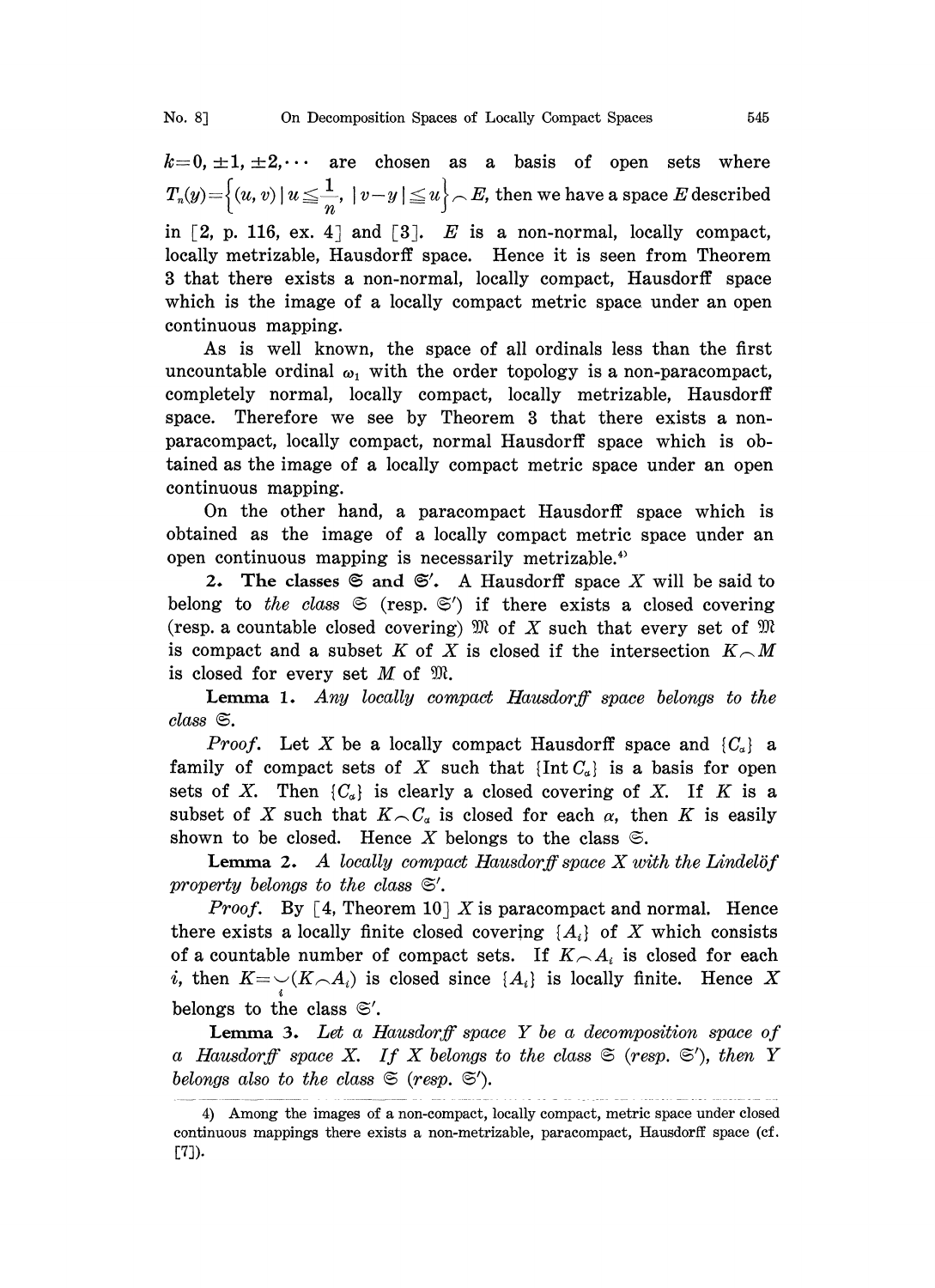546 **K. MORITA K. MORITA FVol. 32**,

Proof. By assumption there exists a closed covering (resp. a countable closed covering)  $\mathfrak{M}$  of X such that every set of  $\mathfrak{M}$  is compact and a subset K of X is closed if  $K \cap M$  is closed for each set M of  $\mathfrak{M}$ . Let f be the natural mapping of X onto Y, and put  $\mathfrak{N}=\{N\mid N=f(M), M\in\mathfrak{M}\}\$ . Then each set N of  $\mathfrak{N}$  is compact. Since Y is Hausdorff,  $\mathcal{R}$  is a closed covering (resp. a countable closed covering) of Y. Let F be a subset of Y such that  $F\_{N}$  is closed for each set N of  $\mathfrak{N}$ . Since  $N=f(M)$ ,  $M \in \mathfrak{M}$  and  $f^{-1}(F\cap N)=f^{-1}(F)\cap f^{-1}(N)$ , we have  $f^{-1}(F) \sim M = f^{-1}(F \sim N) \sim M$ . Hence  $f^{-1}(F) \sim M$  is closed for each set M of  $\mathfrak{M}$ . Therefore  $f^{-1}(F)$  is closed. Since Y is a decomposition space of  $X$ ,  $F$  is a closed set of  $Y$ . This shows that Y belongs to the class  $\mathfrak{S}$  (resp.  $\mathfrak{S}'$ ).

Lemma 4. A Hausdorff space X belonging to the class  $\mathfrak{S}$  (resp.  $\mathfrak{S}'$  is homeomorphic to a decomposition space of a locally compact, paracompact, Hausdorff space (resp. a locally compact Hausdorff space with the Lindelöf property).

*Proof.* By assumption there exists a closed covering (resp. a countable closed covering)  $\{A_{\alpha} | \alpha \in \Omega\}$  of X such that each  $A_{\alpha}$  is compact and a subset K is closed if  $K \cap A<sub>x</sub>$  is closed for each  $\alpha$ . Let Z be <sup>a</sup> locally compact Hausdorff space with the following properties: (1) Z is a union of compact sets  $C_{\alpha}$ ,  $\alpha \in \Omega$ ;

(2) each  $C_{\alpha}$  is open in Z and  $C_{\alpha} \setminus C_{\beta} = 0$  for  $\alpha \neq \beta$ ;

(3) for each  $\alpha$  there exists a homeomorphism  $\varphi_{\alpha}$  of  $C_{\alpha}$  onto  $A_{\alpha}$ . The existence of such a space  $Z$  is clear.  $Z$  is paracompact (resp. has the Lindelöf property).

We define a mapping g of Z onto X by  $g(z) = \varphi_0(z)$  for  $z \in C_\alpha$ . Then  $g$  is clearly a continuous mapping of  $Z$  onto  $X$ . Let  $K$  be a subset of X such that  $g^{-1}(K)$  is closed. Then, for each  $\alpha$ ,  $g^{-1}(K) \cap C_{\alpha}$ is compact and hence  $g(g^{-1}(K) \cap C_{\alpha})$  is compact. Since  $g(g^{-1}(K) \cap C_{\alpha})$  $=K\setminus A_1$ ,  $K\setminus A_2$  is closed in X for each  $\alpha$ . Therefore K is closed. This shows that  $X$  is homeomorphic to a decomposition space of  $Z$ associated with the decomposition  $\{g^{-1}(x) \mid x \in X\}.$ 

From these lemmas we obtain immediately

Theorem 4. The class of all Hausdorff spaces which are obtained as decomposition spaces of locally compact, paracompact, Hausdorff spaces is identical with the class  $\mathfrak{S}.$ 

Theorem 5. The class of all Hausdorff spaces which are obtained as decomposition spaces of locally compact Hausdorff spaces with the Lindelöf property is identical with the class  $\mathfrak{S}'$ .

3. Proof of Theorem 1. Theorem 1 is a direct consequence of Lemma <sup>5</sup> below in view of Theorem 5.

**Lemma 5.** A Hausdorff space belonging to the class  $\mathfrak{S}'$  is paracompact and normal.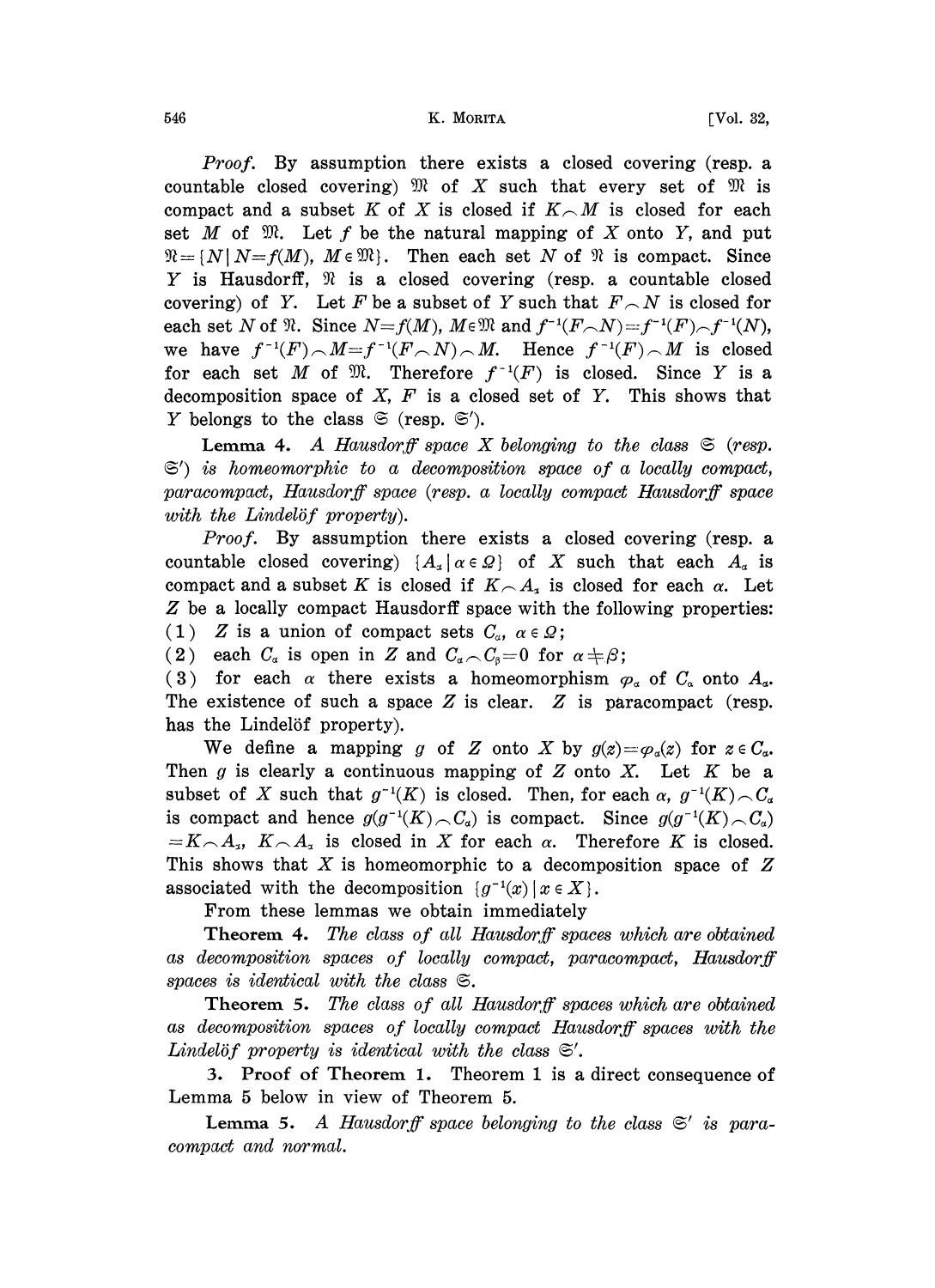No. 8] On Decomposition Spaces of Locally Compact Spaces 547

Proof. Since a compact Hausdorff space is paracompact and normal, Lemma <sup>5</sup> follows immediately from <sup>a</sup> result obtained in <sup>a</sup> previous paper [6, Corollary to Theorem 1].<sup>55</sup>

4. Proofs of Theorems 2 and 3. Let  $X$  be locally compact (resp. locally compact and locally metrizable). For each point  $p$  of X there exists an open neighbourhood  $U_0$  such that  $\overline{U}_0$  is compact. Then there exists a real-valued continuous function  $f(x)$  such that  $f(p)=1$  and  $f(x)=0$  for  $x \in X-U_0$ . If we put  $U=[x\mid f(x)>0]$ , U is a countable sum of compact sets and hence  $U$  is paracompact by [4, Theorem 10]. Thus there exists an open covering  $\{V_a \mid a \in \Omega\}$  of X such that each  $V_a$  is paracompact (resp. metrizable). Let  $Z$  be a locally compact Hausdorff space such that

 $(1)'$  Z is a union of open sets  $W_a$ ,  $\alpha \in \Omega$ ;

 $(2)'$   $W_a \sim W_\beta = 0$  for  $\alpha \neq \beta$ ;

(3)' for each  $\alpha$  there exists a homeomorphism  $\varphi_{\alpha}$  of  $W_{\alpha}$  onto  $V_{\alpha}$ . The existence of such a space  $Z$  is evident.  $Z$  is paracompact (resp. metrizable).

We define a mapping g of Z onto X by putting  $g(z) = \varphi_n(z)$  if  $z \in W_\alpha$ . Then g is clearly a continuous mapping of Z onto X. Let H be any open set of Z. Then  $H \cap W_a$  is an open set of  $W_a$  for each a. Hence  $g(H \sim W_a) = \varphi_a(H \sim W_a)$  is an open sets of  $V_a$  and consequently an open set of X for each  $\alpha$ . Since  $g(H) = -g(H \wedge W_{\alpha})$ ,  $g(H)$ is itself an open set of  $X$ . This shows that  $g$  is an open mapping.

Thus the "if" part of Theorem 2 and that of Theorem 3 are proved. The "only if" part of Theorem 2 is obvious.

To prove the "only if" part of Theorem 3, suppose that  $X$  is the image of a locally compact metric space  $Z$  under an open continuous mapping g. Then X is locally compact. For each point  $x$  of X we take a point z from  $g^{-1}(x)$ . Then z has an open neighbourhood W which is a countable sum of compact sets. The subspace  $W$  is a locally compact metric space with a countable basis. Hence  $g(W)$  is locally compact and has a countable basis, and consequently  $g(W)$  is metrizable. On the other hand,  $g(W)$  is an open neighbourhood of x. Thus  $X$  is locally metrizable. This proves the "only if" part of Theorem 3.

<sup>5)</sup> Ia April, 1955, E. Michael communicated to me that he had proved [6, Theorem lJ independently. His proof seems to proceed along the same line as my proof of  $[5, 1]$ Theorem 2J with Tietze's extension theorem replaced by his extension theorem in his paper: Selection theorems for continuous functions, Proc. Inter. Math. Cong. Amsterdam (1954). A few months later T. Kando found also the same proof as Michael's independently.

Added in proof: Cf. E. Michael: Continuous selections, I, Ann. Math., 63, 361-382 (1956).